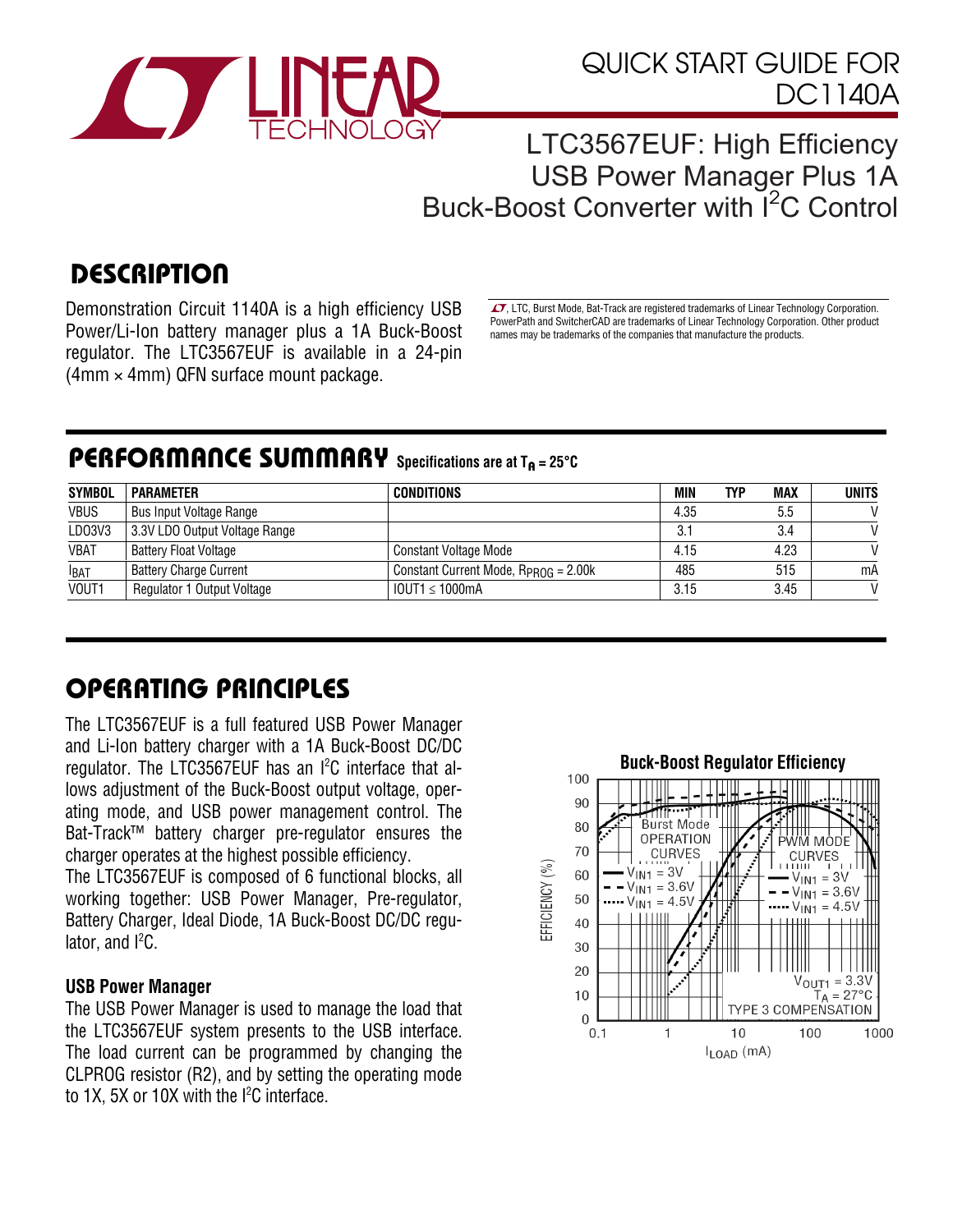### **Pre-Regulator**

The pre-regulator is a high efficiency buck regulator that produces a voltage at VOUT equal to the battery voltage plus 0.3V. By reducing the voltage across the charger to 0.3V the dissipation in the charger is greatly reduced, as compared with a linear charger.

### **Battery Charger**

The battery charger operates in constant current mode, until the battery voltage rises to approximately the FLOAT voltage, of 4.2V, and then the charger switches to constant voltage mode.

The charge current is programmed by the PROG resistor (R3), and has been set to 500mA, on DC1140A, with a 2.00kΩ resistor. The battery charger implements trickle charging, for initial battery voltages less than 2.85V. It also implements a charge termination timeout of 4 hours, and a bad cell charging timeout of 30 minutes. An NTC input is used to determine if the battery temperature is suitable for charging, too hot or too cold.

The statuses of the charger, as well as any faults, are signaled with the CHRG pin.

### **Ideal Diode**

The Ideal Diode block is composed of an internal Ideal Diode implemented with an on die MOSFET, as well as a MOSFET gate driver that allows the use of a parallel external MOSFET.

When the voltage on VOUT drops more than 15mV below the voltage at BAT, the Ideal Diode becomes active. This will happen when VBUS is not present, or the load on VOUT exceeds the power available from VBUS.

### **1A Buck-Boost DC/DC regulator**

The Buck-Boost DC/DC regulator provides a regulated output that can be above and below the input voltage. The battery voltage will vary from VFLOAT (4.2V) to as low as 2.5V. The Buck-Boost regulator can supply a regulated 3.3V output over this entire battery voltage range.

The Buck-Boost is implemented with a full H-bridge switch, and proprietary control algorithm.

### **I 2 C Interface**

The I2C interface is a 100kHz, write only serial interface that allows control of the USB input current limit, battery charger on/off, Buck-Boost regulator (VOUT1) on/off, Buck-Boost regulator operating mode, and Buck-Boost output voltage via an internal 4 bit DAC.

**LTC3567EUF** 



**Figure 1. VOUT1 startup** 



**Figure 2. SWAB1 switching waveform**



**Figure3. SWCD1 switching waveform**

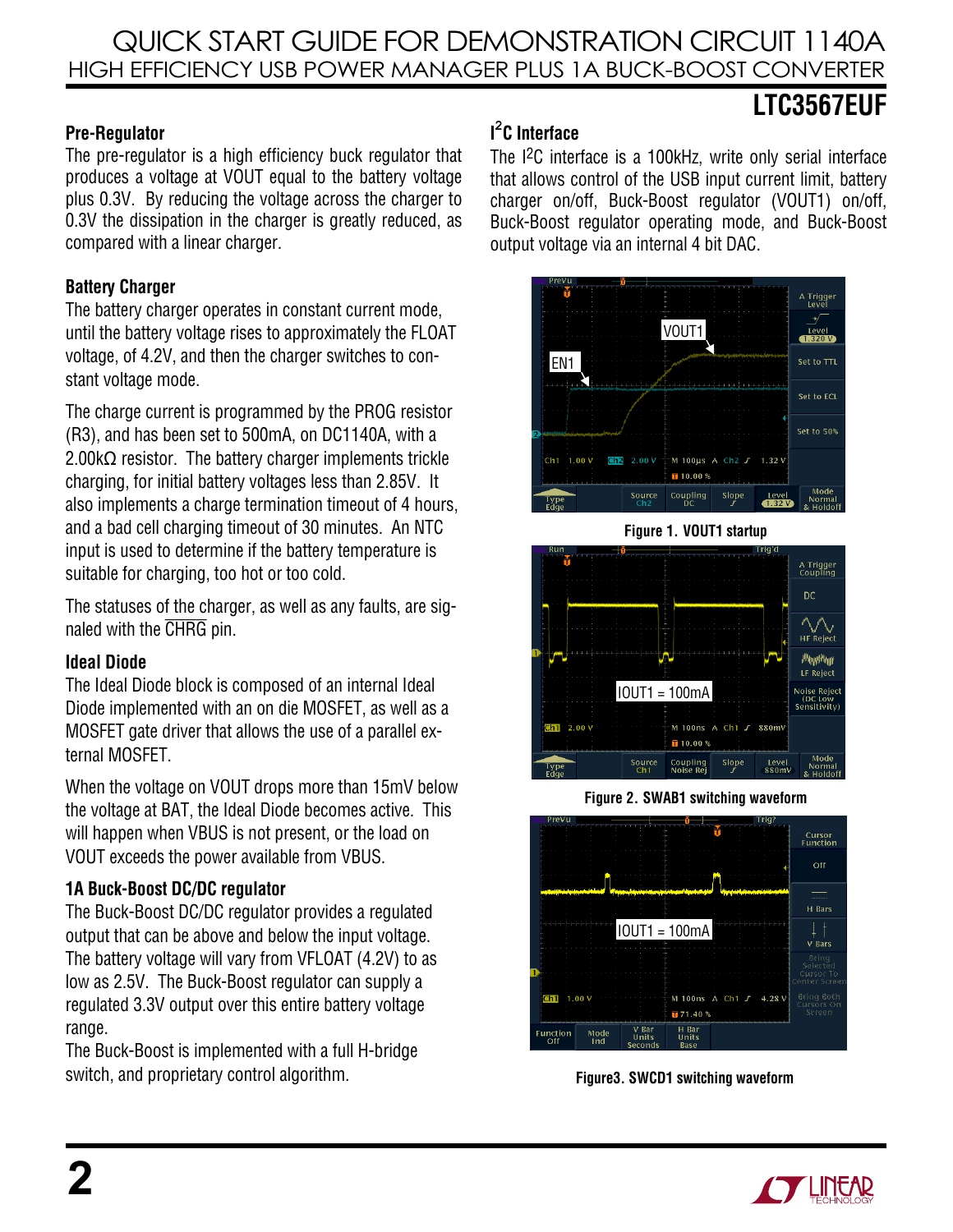### **LTC3567EUF**

## APPLICATIONS INFORMATION

The parasitic inductance in some USB cables may cause the VUSB voltage to overshoot at plug in. If this is the case it is recommended that the network of C1, R1 and C2 be added to the board to damp out this overshoot. While, at first glance, it may appear that  $C1 + C2$  exceeds the USB specification for capacitive load on VUSB, in fact this is not the case. For most MLCC capacitors, with X7R/X5R dielectric the capacitance will be below 4.7μF, for DC biases of 5V.

The battery charger must see low impedance to ground, which is the case when a battery is attached. In the event that a battery emulator is being used, or the impedance to ground is above 0.5Ω, the circuit of C7 and R14-16 is recommended.

The Buck-Boost regulator should be compensated with a Type III compensator, as shown on the schematic. The Buck, Buck-Boost and pure Boost regions of operation have different poles/zeroes and PWM gains. In particular, the Buck-Boost and pure Boost regions have a RHP zero, that must be accommodated.

It is recommended that the stabilization be verified in all three regions of operation, with minimum and maximum load.

The /CHRGEN and EN1 pins are wire OR'ed with the corresponding bits from the I2C channel. Consequently, if they are high the battery charger will be disabled and VOUT1 will be enabled. This is true regardless of the state of the I2C bits. If control of the battery charger and VOUT1 through the I2C bits is desired, please ensure that these pins are held low.

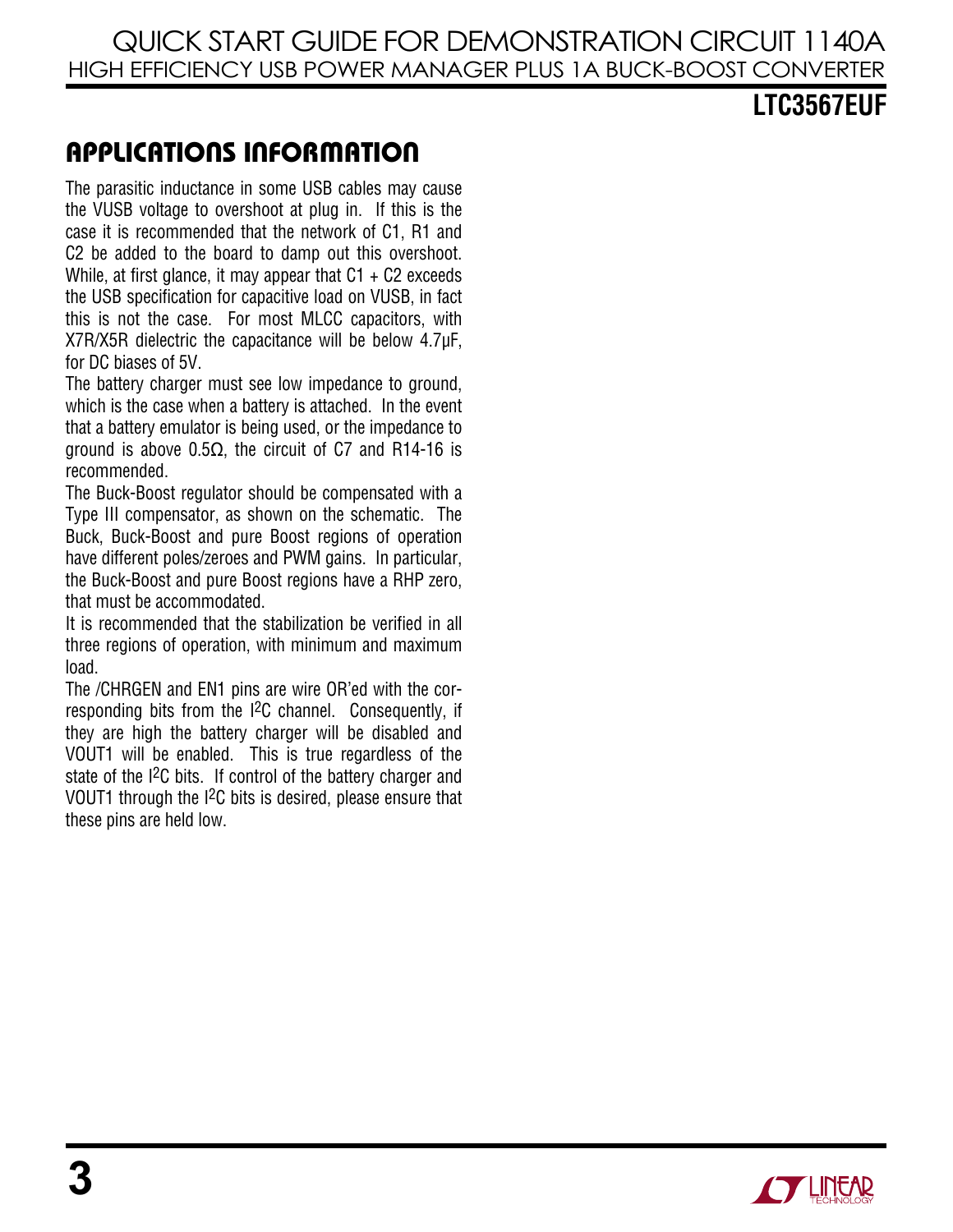## **LTC3567EUF**

# SOFTWARE GUI

The DC1140A Demo Circuit can be controlled from a software GUI. Most of the features of the LTC3567EUF are only accessible via the I2C channel.

When the QuickEval program is active and a DC590 with a DC1140A connected and attached to the USB cable, the "LTC3567" form should automatically pop up and be fully operational:



#### SOFTWARE OPERATION

The software GUI automatically opens the control panel shown above. This control panel allows control of most major functions of the LTC3567. Please note that the EN1, and /CHRGEN signals are wire OR'ed with the corresponding bits from the I<sup>2</sup>C channel. Consequent to this, if either is high, the corresponding bits of the I2C channel will appear to be inoperative.

#### Register A and Register B display

These are not writeable and are provided as a programming aid. The current value of the I2C A and B registers are displayed.

#### Update button

Forces an immediate update of the I2C registers.

### Autoupdate button

If enabled (default), the I2C channel will update whenever something is changed.

#### Battery charger button

If enabled (default) the battery charger in the LTC3567 will be enabled, and vice versa.

#### VOUT1 buttons

Enable or disable VOUT1. This button is only functional if the EN1 pin is held low.

#### Buck-Boost Regulator mode

Sets the mode of operation of the Buck-Boost regulator.

#### Buck-Boost Regulator slider

Allow control of Buck-Boost regulator output voltage by adjusting the reference DAC.

Buck-Boost Regulator output and reference voltage These are not writeable, but reflect the current state of the reference DAC, and feedback resistors.

#### Change feedback divider resistor values button This opens the form:

|                  | Manage feedback divider resistor values                                          | $\blacksquare$ |
|------------------|----------------------------------------------------------------------------------|----------------|
|                  |                                                                                  |                |
| VOUT1            |                                                                                  |                |
|                  | Error budget Rup1<br>324<br>KOhm<br>tolerance                                    |                |
| $\gtrsim$<br>Rup | 0.755<br>%<br>$\frac{1}{2}$                                                      |                |
|                  | Total error budget<br>sensitivity the sum 1.510 %                                |                |
| FB               | Error budget RIo1<br>105<br><b>KOhm</b><br>tolerance                             |                |
|                  | 0.755<br>$\frac{1}{2}$<br>$\frac{1}{2}$                                          |                |
| $\leq$<br>Rlo    | Allow VOUT1 < 2.75V<br>Restore defaults                                          |                |
|                  | ------------------------<br>0K<br>Apply<br>Cancel<br>--------------------------- |                |

This form allows the feedback resistor divider network on the Buck-Boost regulator to be changed. The information changed here, is saved, and is durable from session to session. However, the factory values can be recovered by pressing the "Restore defaults" button. Note that operation of the Buck-Boost regulator below 2.75V must be explicitly enabled.

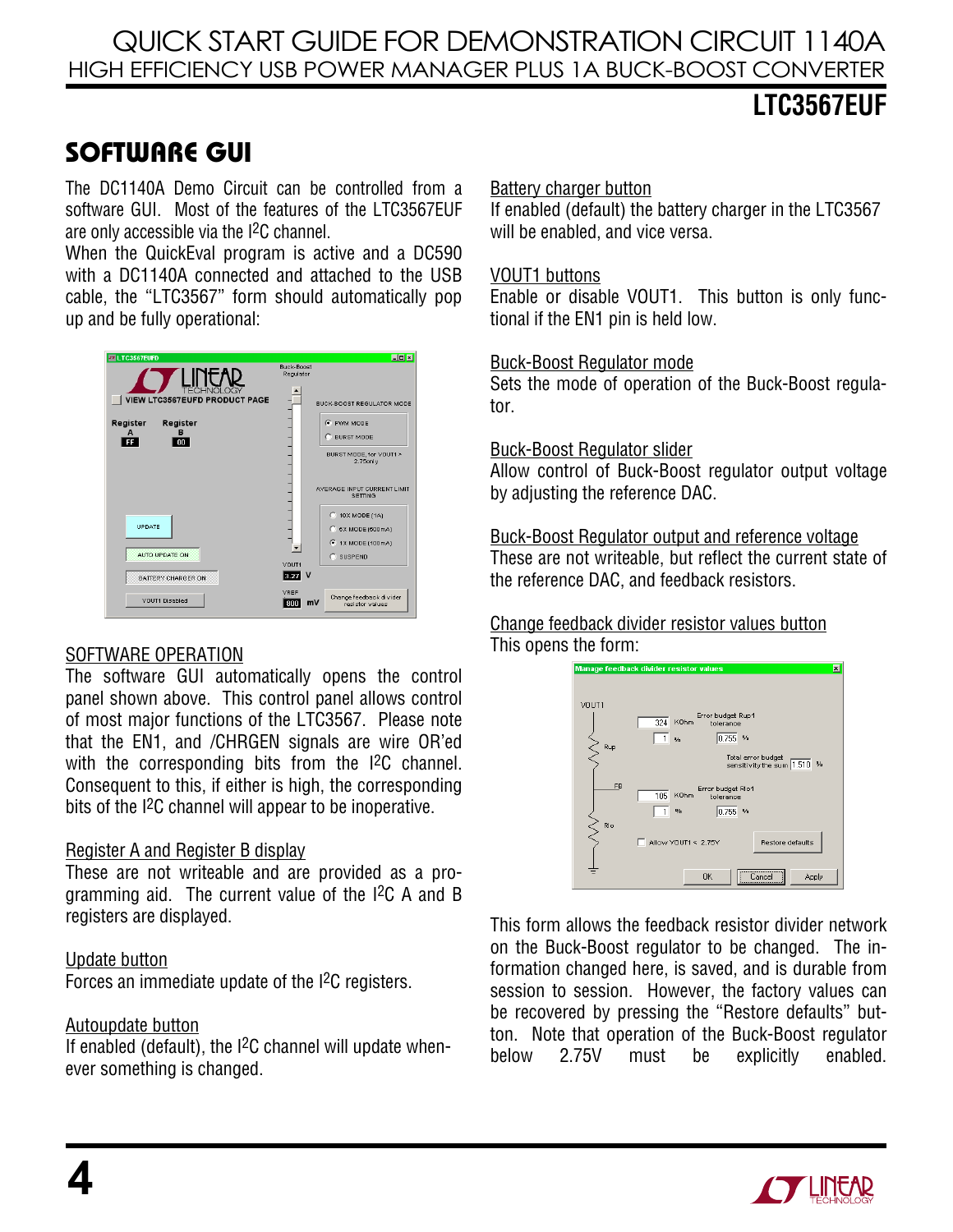# **LTC3567EUF**

# QUICK START PROCEDURE

Complete the Quick Start Procedure outlined in the Quick Start Guide for Demo Circuit 590 available from the Linear Technology Web Site, prior to proceeding.

Using short twisted pair leads for any power connections, with all loads and power supplies off. Refer to Figures 4 & 5 for the proper measurement and equipment setup. Follow the procedure below:

**NOTE.** When measuring the input or output voltage ripple, care must be taken to avoid a long ground lead on the oscilloscope probe. Measure the input or output voltage ripple by touching the probe tip directly across the VBUS or VOUT(x) and GND terminals. See Figure 2 for proper scope probe technique.

- 1. Set EN1 (JP1) to "OFF" and /CHRGEN (JP4) to "Lo". Set PS1 to 5V, and PS2 to 3.6V. Start the GUI using QuickEval.
- 2. Observe that 95mA < I (VBUS) (AM1) < 100mA, 3.6V < VOUT(VM2) < 3.7V, 1.15V < V(CLPROG) (VM6) < 1.2V. The default state of the USB input current limit is 100mA, so although the charger is calling for 500mA, the USB input current is limited to 100mA. Consequent to this, VOUT drops until the charger only draws 100mA.
- 3. Use the GUI to set the USB input current limit to 5X (500mA). Observer that 460mA < I(VBUS) (AM1) < 500mA, 3.8V < VOUT (VM2) < 4.0V, and  $0.95V < V(PROG)$  (VM5)  $< 1.0V$ . The USB current limit is now 500mA, so the charger can now deliver the full charge current. VOUT is now approximately equal to  $V(BAT) + 0.3V$ , and V(PROG) is a the servo voltage of 1.0V.
- 4. Use the GUI to set the USB input current limit to 10X (1A). Observe that 460mA < I(VBUS) (AM1) < 500mA, 3.8V < VOUT (VM2) < 4.0V, and 0.95V

< V(PROG) (VM5) < 1.0V. The USB current limit is now 1A, so there is more than enough current to operate the charger at 500mA.

- 5. Set PS1 to 0V, and Ld1 to 1A. Observe that 3.5V  $<$  VOUT (VM2)  $<$ 3.6V and V (VOUT, VBAT)  $<$ 200mV. The USB supply is off, and the only source of energy is the battery. With VOUT loaded at 1A, the ideal diode engages and energy is routed from the battery to VOUT.
- 6. Set Ld1 to 400mA and PS1 to 5V. Observe that 3.8V < VOUT (VM2) < 4.0V. The USB current limit is set to 1A, so both the charger load of 500mA, and 400mA into Ld1 can be supplied.
- 7. Set Ld1 to 0A, and use the GUI to enable VOUT1. Observe that 3.8V < VOUT (VM2) < 4.0V and 3.25V < VOUT1 (VM4) < 3.35V. The Buck-Boost regulator is now on, at no load. The Buck-Boost regulator operates from VOUT.
- 8. Set Ld2 to 400mA. Observe 3.8V < VOUT (VM2) < 4.0V, 3.25V < VOUT1 (VM4) < 3.35V. The combined load of the charger and the load on VOUT1, is still within the 1A current limit.
- 9. Use the GUI to turn off the battery charger, and set Ld2 to 1A. Observe that 3.8V < VOUT (VM2) < 4.0V, 3.25V < VOUT1 (VM4) < 4.0V. Because the battery charger is off, the LTC3567 can supply 1A through the Buck-Boost regulator, and stay within the 1A limit on USB current.
- 10. Set Ld2 to 0A, and use the GUI to turn on the battery charger. Set NTC (JP3) to "EXT". /CHRG LED should flash.
- 11. Set NTC (JP3) to "INT" and EN1 (JP1) to "ON". Shut off all supplies and loads.

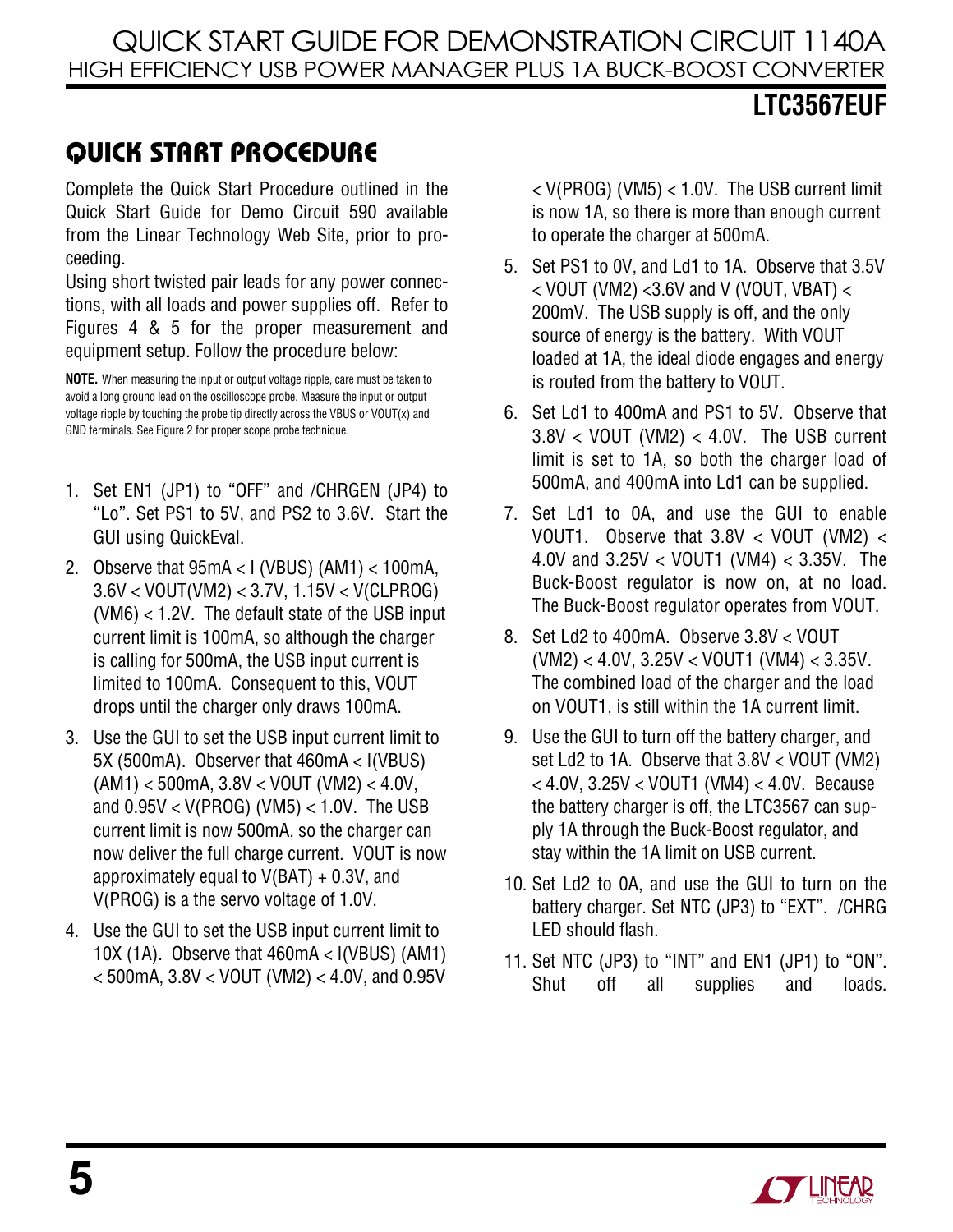# **LTC3567EUF**



Note: All connections from equipment should be Kelvin connected directly to the board pins which they are connected on this diagram and any input or output leads should be twisted pair.

#### **Figure 4. Proper Measurement Equipment Setup for DC1140A**



 **Figure 5. Measuring Input or Output Ripple** 

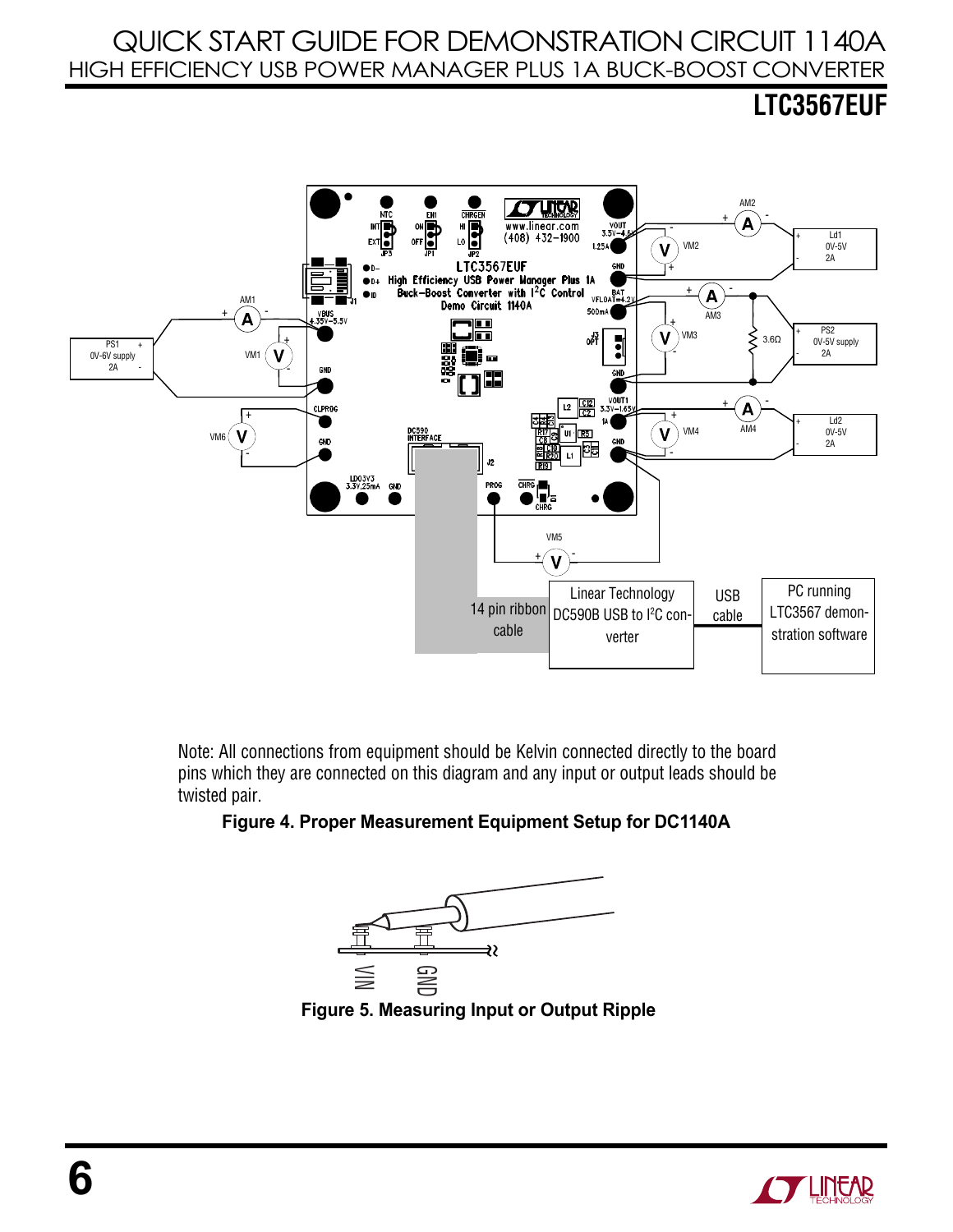**LTC3567EUF** 





**7**